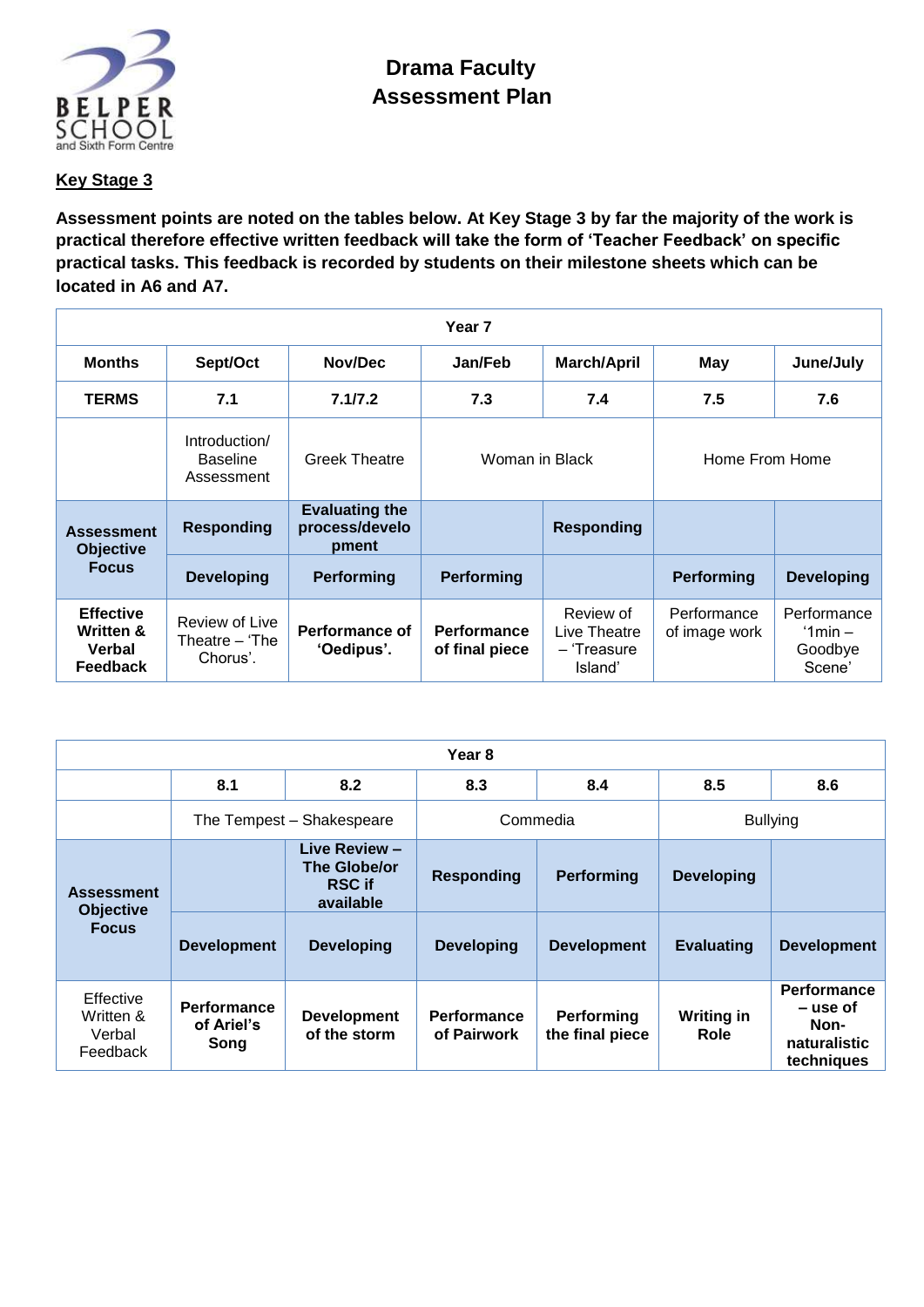

## **Drama Faculty Assessment Plan**

| Year 9                                                |                                                |                             |                                                                |                                                |                                                 |                   |
|-------------------------------------------------------|------------------------------------------------|-----------------------------|----------------------------------------------------------------|------------------------------------------------|-------------------------------------------------|-------------------|
|                                                       | 9.1                                            | 9.2                         | 9.3                                                            | 9.4                                            | 9.5                                             | 9.6               |
|                                                       | Gangs                                          |                             | <b>Brecht</b>                                                  |                                                | <b>DNA</b>                                      |                   |
| <b>Assessment</b><br><b>Objective</b><br><b>Focus</b> |                                                | <b>Developing</b>           |                                                                | <b>Performance</b>                             | <b>Responding</b>                               | <b>Developing</b> |
|                                                       | <b>Developing</b>                              | <b>Performance</b>          | <b>Evaluation</b>                                              |                                                | <b>Performance</b>                              | <b>Responding</b> |
| Effective<br>Written &<br>Verbal<br>Feedback          | <b>Development</b><br>of Chair<br><b>Duets</b> | Group<br><b>Performance</b> | <b>Evaluation of</b><br>Live Theatre $-$<br><b>Maison Foo.</b> | <b>Performance</b><br>of Final<br><b>Piece</b> | <b>Performance</b><br>- Street<br><b>Voices</b> |                   |
|                                                       |                                                |                             |                                                                |                                                |                                                 | <b>Exam Paper</b> |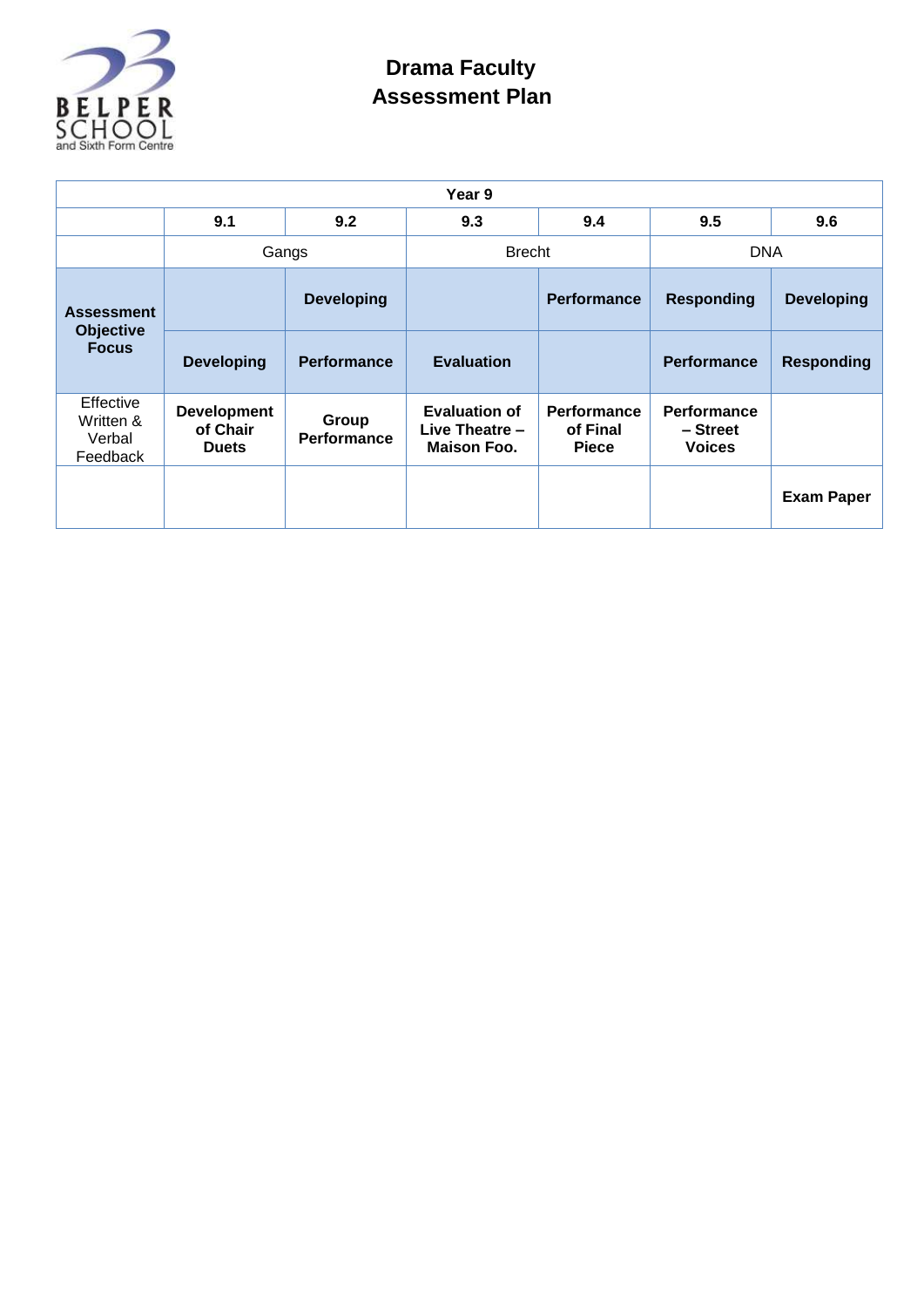

## **KEY STAGE 4**

**Effective written feedback opportunities at GCSE are in the form of teacher feedback at key points in the devising/development process and guidance in the effective use of the google docs. In year 11 practice papers are also marked with guidance regarding improvements in exam paper attainment.**

| Year 10                                                   |                                                           |                            |                                                       |  |  |  |
|-----------------------------------------------------------|-----------------------------------------------------------|----------------------------|-------------------------------------------------------|--|--|--|
|                                                           | <b>Effective Written Feedback</b>                         | <b>Term</b>                | <b>Evidence Source</b>                                |  |  |  |
| Stimulus material and<br>Practitioner                     | Research and performance<br>into a practitioner of choice | Term 1                     | Feedback sheets in Log Books<br>AND Log book research |  |  |  |
| Component $1-$<br>Exploration of the<br>themes from 'DNA' | Research and Development                                  | Term 1                     | Feedback Google docs                                  |  |  |  |
|                                                           | Research and Development                                  | Term 2                     | Feedback Google docs                                  |  |  |  |
|                                                           | <b>Scratch Performance</b>                                | Term 2                     | Feedback Google docs                                  |  |  |  |
|                                                           | Performance                                               | Term 3<br>(at options Eve) | Feedback Google docs                                  |  |  |  |

| Year 11            |                                                                      |             |                                              |  |  |
|--------------------|----------------------------------------------------------------------|-------------|----------------------------------------------|--|--|
| <b>Component 1</b> | <b>Effective written Feedback in</b><br>the form of teacher Feedback | <b>Term</b> | <b>Evidence Source</b>                       |  |  |
|                    | <b>Research and Development</b>                                      | Term 1      | Feedback in group/ individual<br>Google docs |  |  |
|                    | <b>Scratch Performance</b>                                           | Term 1      | Feedback in group/ individual<br>Google docs |  |  |
|                    | Performance                                                          | Term 1      | Feedback in group/ individual<br>Google docs |  |  |
| Component 2        | <b>Research and Development</b>                                      | Term 2      | Feedback in group/ individual<br>Google docs |  |  |
|                    | Scratch Performance                                                  | Term 2      | Feedback in group/ individual<br>Google docs |  |  |
| Component 3        | Log book Google doc notation<br>of practical sessions                | Term 3      | Log Books                                    |  |  |
|                    | Exam papers                                                          | Term 3      | Papers attached to books                     |  |  |